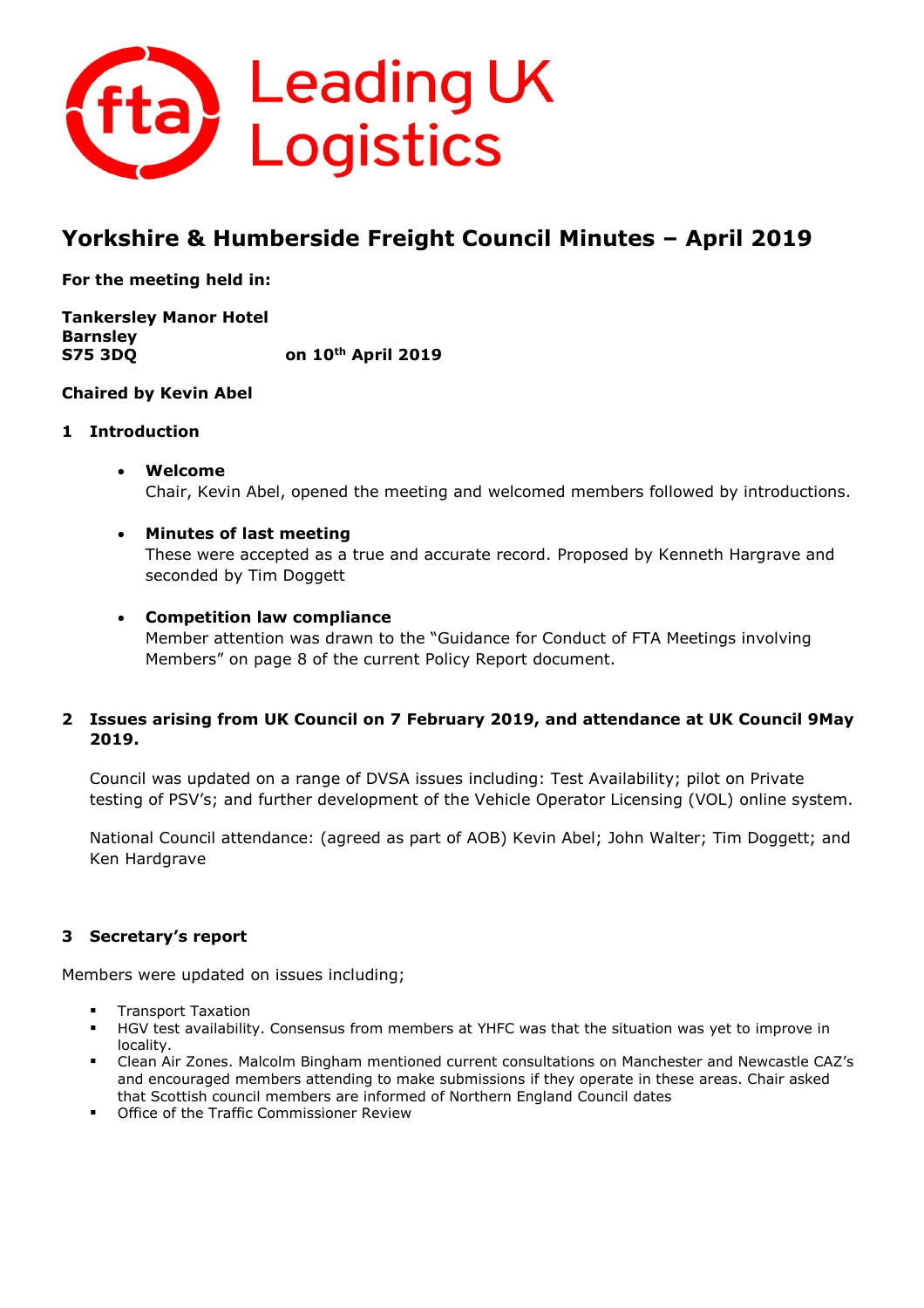# **Regional Items**

Malcolm Bingham updated members on:

- Combined Authority Approach to Clean Air Zones. FTA will continue to make representation for Freight Industry.
- Transport for North (TfN) have published their Strategic Plan for Transport, for next 30 years. Public transport will be initial focus, however TfN have assured FTA that Freight is a Priority and Focus for them
- Encouraged members to respond to ay CAZ consultation that affected their operation as individual businesses.

#### **National Items**

#### **Brexit**

Due to uncertain nature of fast-moving situation, Malcolm Bingham encouraged any members around the table affected by Brexit to sign up to the Brexit E-News Digest. Members were briefed on:

- Customs Procedures that have been issued
- Tariff Information that has been published by HMRC
- Operation Brock

Members asked for clarity on Tariffs in particular, any that affected cost if importing new-build HGV's

The below link will take members to the list of Preferential, MAN and tariff quota rates of customs duty on imports if the UK leaves the EU with no deal. Please contact Mags Simpson if you have any further questions on this [msimpson@fta.co.uk](mailto:msimpson@fta.co.uk)

[https://www.gov.uk/government/publications/temporary-rates-of-customs-duty-on-imports-after-eu](https://www.gov.uk/government/publications/temporary-rates-of-customs-duty-on-imports-after-eu-exit?dm_i=4WKY,4YBQ,10AJHT,H2WI,1)[exit?dm\\_i=4WKY,4YBQ,10AJHT,H2WI,1](https://www.gov.uk/government/publications/temporary-rates-of-customs-duty-on-imports-after-eu-exit?dm_i=4WKY,4YBQ,10AJHT,H2WI,1)

# **Road Infrastructure Information Provision**

Members were asked for feedback on any operational delays and/or additional costs incurred due to poor roadworks information. The current web-site was mentioned but felt was difficult to get to info required. Ideally should be automated if possible, with only the information required

Members explained that one of their biggest frustrations were "Night time" works; they felt that these were poorly communicated.

Members were also asked about potential barriers and how Roadworks information could be improved. It was felt that being made aware of works as soon as possible ahead of time would be biggest help. Forecasting work and re-routing can all be done, but only of if it is known where the problem areas will be.

Members suggested that they have sophisticated planning and navigational software, that are used; would it not be possible to feed live/raw data into these systems from Highways England?

A member pointed out that often night-time closures can be reactive work to an incident that happened earlier in the day. Members also mentioned that access to the Motorway network is controlled by one agent; whereas A road network is not.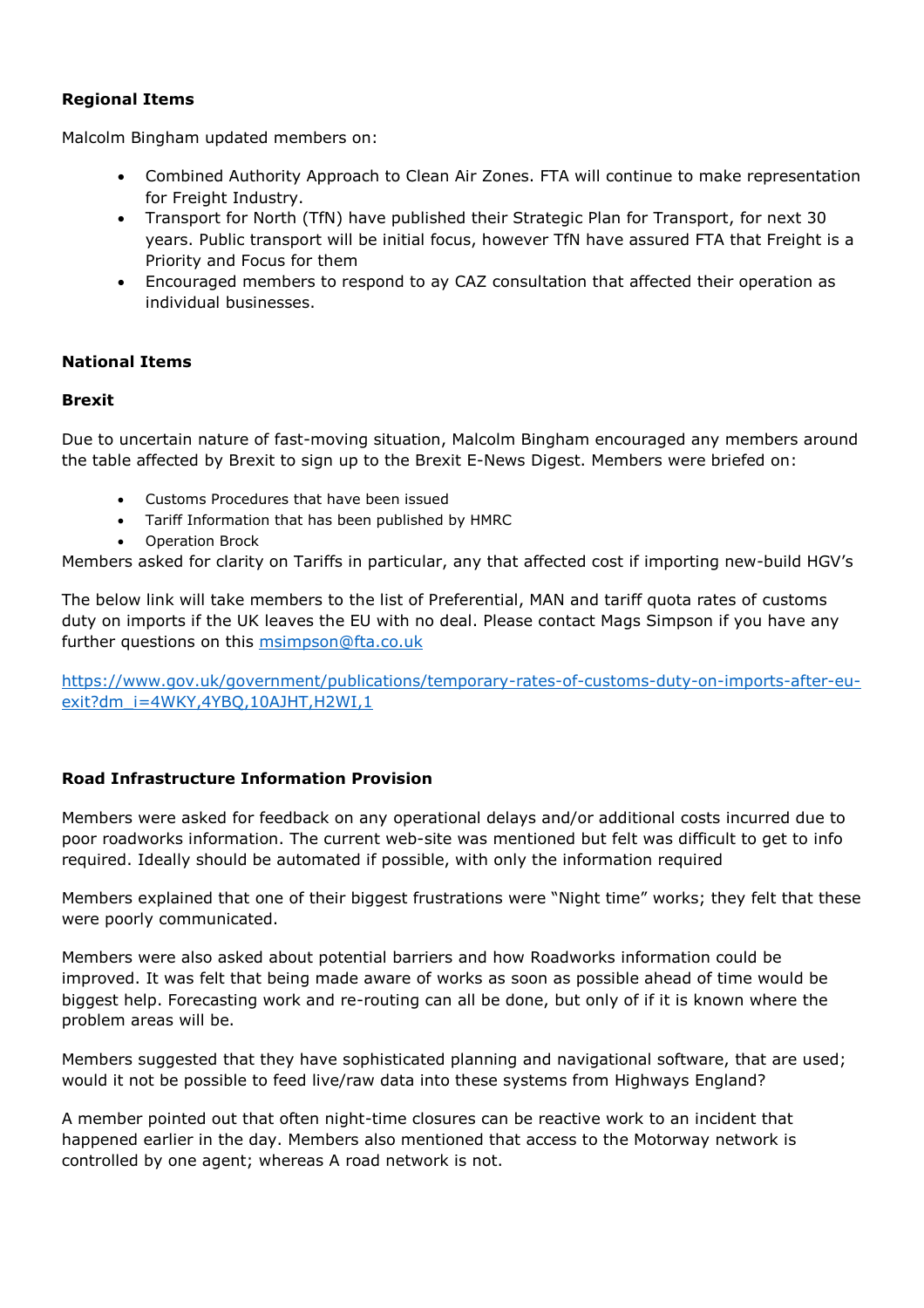# **FORS Reform**

Members were up-dated on the on-going FORS review and the proposed models from both TfL and FTA. They were then asked if they agreed with FTA's stance; and if there is anything else they would like FTA to focus on in on-going discussions about FORS

Members discussed the fact that when initially launched was useful. However, since commercial element was introduced this seems to have taken precedent. Truck Excellence was mentioned as being a more O Licence Compliance based audit

Members suggested that the Audits should be recognised across schemes where appropriate; it was felt that there are too many different schemes now. One member mentioned that to do any work for TfL operator must have FORS Silver.

Another member asked the question: Why not simply make the point that separation of Governance and Standards is what is required. Since FORS own "new model" has suggested more than one audit provider

Members then went on to discuss Earned Recognition. Once this was achieved why could you not self-certify for other elements or have an add-on? To be clear not another separate audit

Finally, comment was made that FORS is very heavy and complex regards "paperwork"

# **Earned Recognition**

Members were asked to prioritise the additional benefits as listed in Policy Report:

- MOT testing: Members were cautiously optimistic that those operators with appropriate facilities could benefit. Some concern around image for industry if something were to go wrong.
- Prohibition: Some members felt that if you have ER and the MOT testing element this would not be required.
- OTC: Middle level priority
- Insurance: Not seen as relevant by members as they did not see how DVSA could influence the commerciality of the insurance industry. The point was made that the Insurance companies have no interest in the elements that are audited within ER.
- ER-Specific requirements: Not felt applicable to members in attendance

Members felt that any combination of these benefits would make ER more attractive. Members were also cautious that Safety of Vehicles should always be a priority. There was some concern around what happens if "it goes wrong"

Members were asked if there were any other benefits that would encourage uptake of ER. Members agreed that it was important that a balanced approach was taken

# **Implementation of DPCC Amending Directive**

Members were briefed of the FTA's proposals for amendments, including the 3 additional proposals of: 2-year (or more) course approval; including technical assistant, as well as mechanic; and Driver Qualification Card position (DQC). They were then updated on DVSA's clarifications on Work-Based learning and E-Learning

Members were then asked if they would welcome the opportunity to conduct DCPC in work-based learning environment and if so what safeguards they would like to see in place. Members agreed that Induction process would be a useful example of this if JAUPT approved. Most members felt that there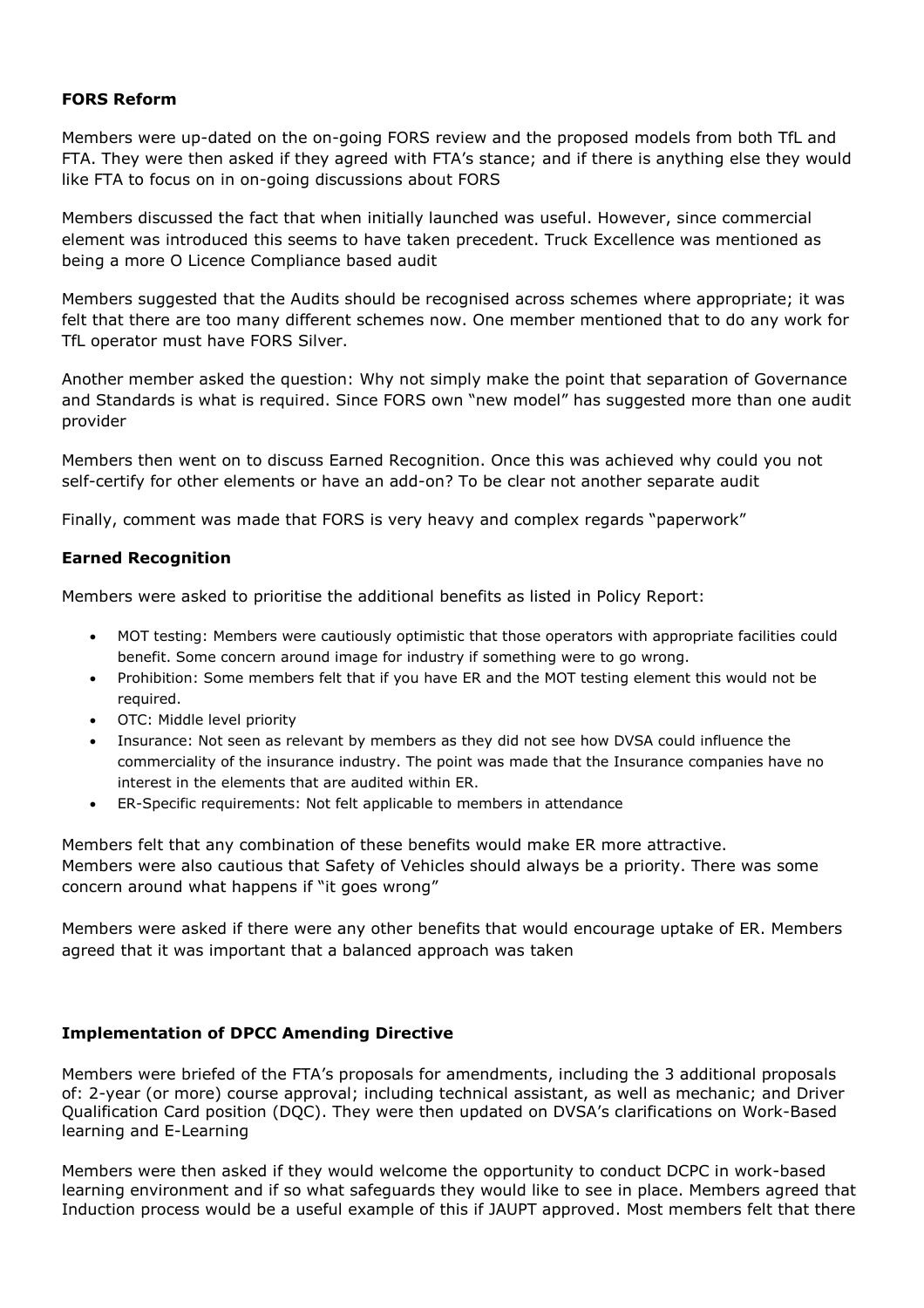were elements of working practices that if they could be incorporated into DCPC would be useful. E.g. Safe loading of vehicles; Vehicle inspections/walk round checks; Diminished Loads. Members explained that any practical elements were very much welcomed especially if they could be done in groups rather than 1-2-1. The feeling was that anything that broke up the 7 hours in a classroom environment would help engage drivers. It was very clear that everyone agreed that this should be separate from the working day. It was felt that accredited trainers would have to be used as a safeguard.

Members were then asked if they would like to see e-learning included as an acceptable delivery method for DCPC; and whether distance-based learning would be helpful. Members around the table had experience with E-Learning where time delays, and questions ensured you did not move on until the "message had been learned". However, as it was pointed out there is no test element to DCPC now. However, it was agreed that different people learn in different ways. There was also the potential benefit of being done at home. It was also pointed out that not everyone has access to suitable IT at home.

Finally regards reliable user identification: One member suggested that you could use a driver's Gov.uk portal access

#### **Brake Testing Vehicles in a Laden State**

Members were briefed by Malcolm Bingham and asked how operators and maintenance providers could be encouraged to conduct all brake tests at safety inspection, in laden state. Feed-back from members was that this would be a huge financial burden on Operators. One example was given of an operation with 600 trailers, on a 10-week cycle; along with cost of loading/unloading: estimated costs to test all, of these laden = £50,000 every 10 weeks, which is £250,000 every year.

Members agreed that the cost to simply load and unload in both time and manhours would be a huge undertaking

Members asked where the evidence was from DVSA, that there was an issue.

Regards Brake test reports – most members agreed that there was an educational piece that could be completed on these.

Members were then asked questions on tri-axle trailers. Again, costs involved was raised. It was also pointed out that it was unfair to expect ATF's to put in the facilities, to complete these tests under laden conditions, as it would be significant.

Finally, specific examples of Cement, Grain and Milk were mentioned. These vehicles could go to test station pre-loaded, which in the main was inconvenient. However, if vehicle were to fail was a considerable issue/cost.

# **Ban on Tyres Aged 10 Years or Older**

Members were briefed on expected Government proposal and asked would they support a ban on fitting tyres 10 years or older. All Members around the table said that it was unlikely that any operation could get 10 years of use from any tyre in any commercial scenario. When asked on any specific scenarios where this could present an issue, the following were mentioned: Tyres exposed to UV light; Historic vehicles for shows; caravans. Re-treads were also discussed as marking on side of tyre could be worn away.